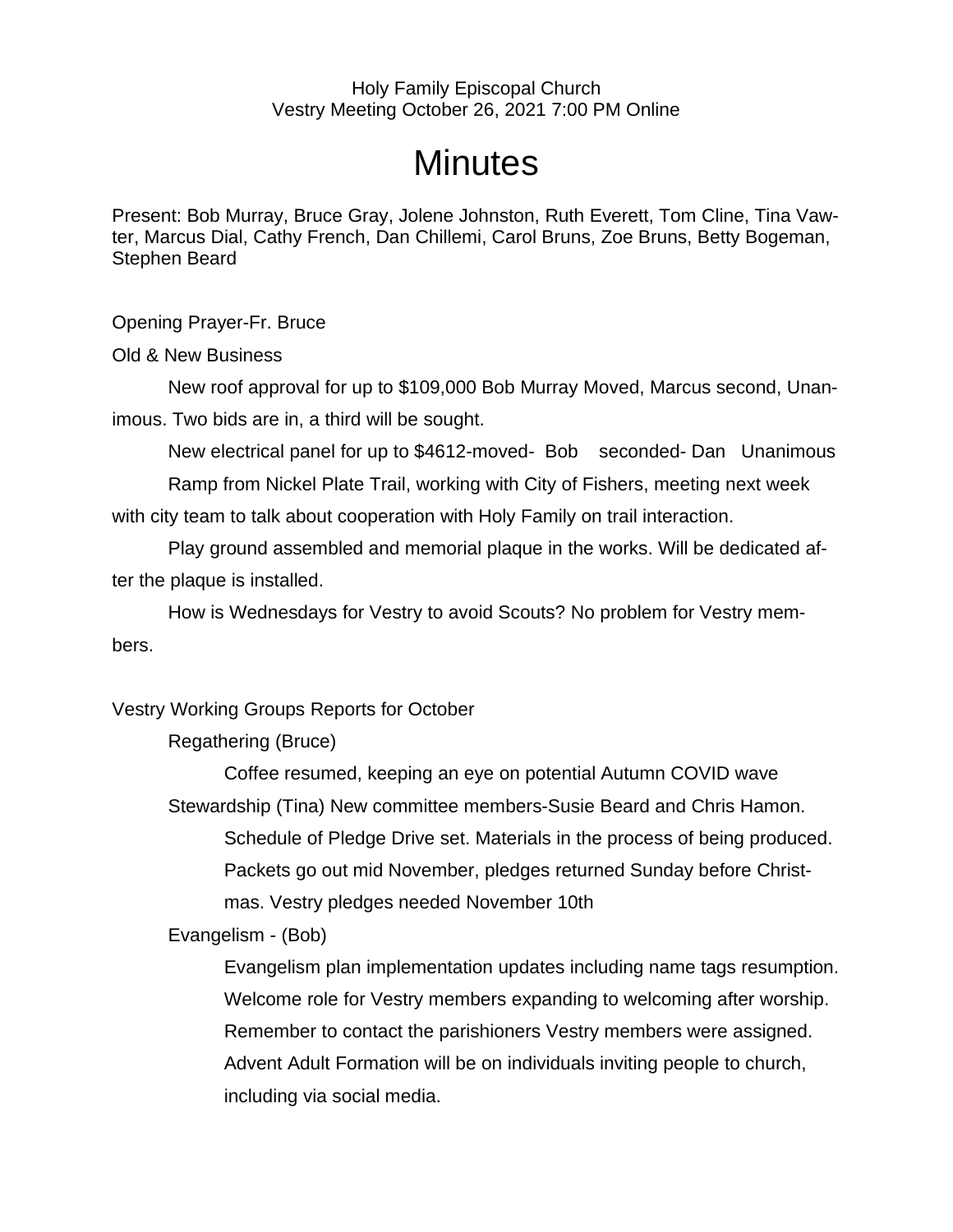Building & Grounds (Marcus)

Christian Formation (Jolene & Ruth)

Bloodmobile, Trunk or Treat, Hogwarts, room for more with both. Please please please share and like Facebook and Instagram events

Worship - (Bruce)

Narthex Eucharist this past Sunday well received at 8:00 AM service Missional Outreach (Lorri)

Relationship with Fishers Elementary School restarting, first deliveries made, work begun on Thanksgiving baskets and Angel Tree collections Racial Reconciliation (Bob)

Sunday Adult Forum series attendance increasingly weekly and discussions lively. In early 2022 will be a movie discussion series.

## Finance & Budget (Dan)

Treasurer's Report

Monthly Financial Report-emailed

Deficit issues discussed. Dan and Bruce meeting the diocesan Finance Committee in December for help with the loan and annual budget issues. Budget looks like a \$40,000 gap for 2022 so stewardship push is crucial and finding new ways of funding so that cuts in staff costs and other important budget items. Being more explicit with the congregation right now is crucial for the rest of this year's and 2022's financial health.

Review and Approval of October Minutes-emailed moved-Marcus, second-Cathy Passed (Minutes posted for the parish on website)

## Rector's Report

Diocesan "Church Buildings for Collaborative Partnerships" progress-Bruce and team meeting with their consultants for input on Holy Family's partnerships and future potential of more community partnerships.

Vestry-talk with newcomers at 10:00 service. Every week has at least a couple